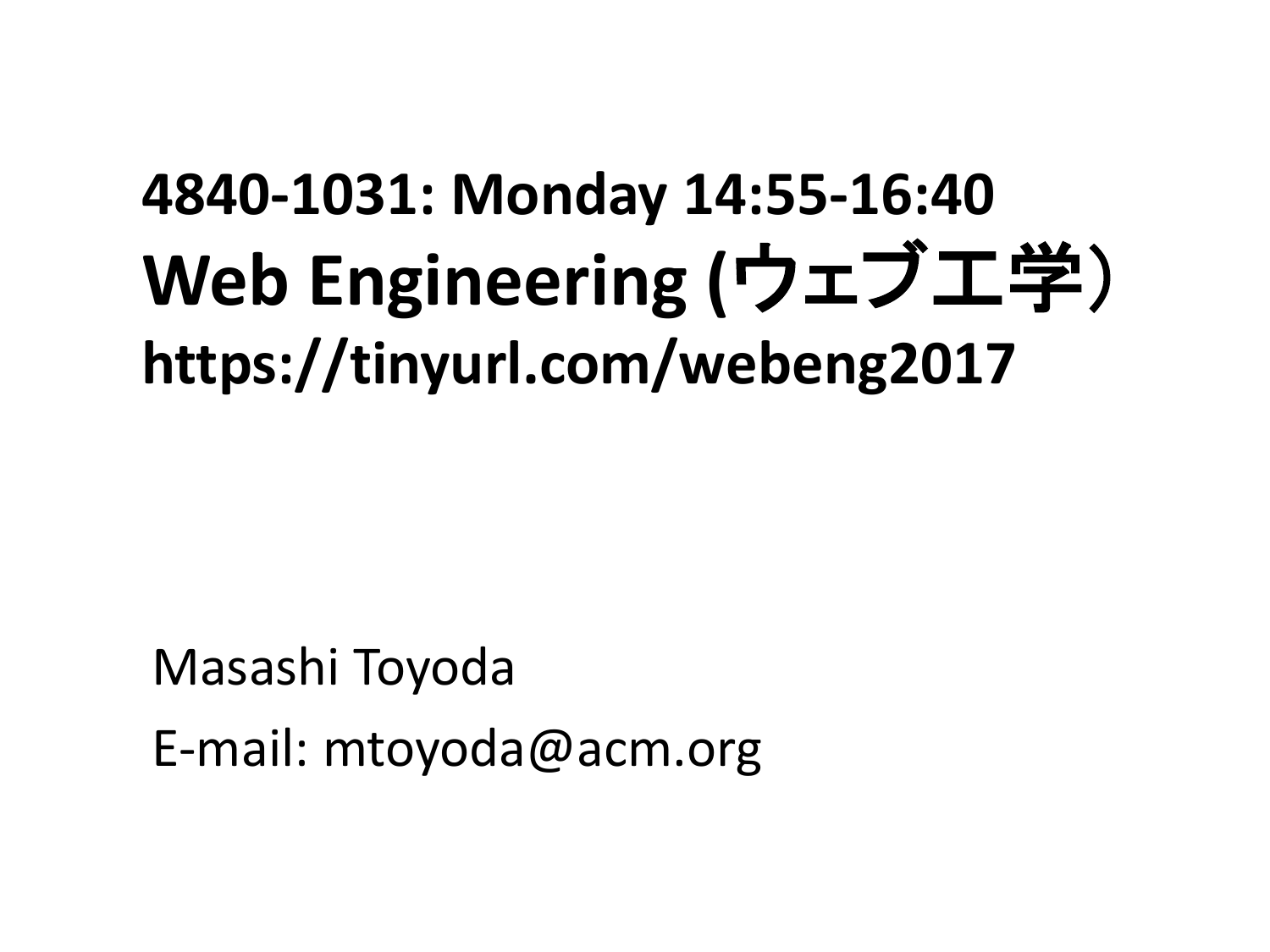# Goal

- Learn recent trends in Web related research including
	- Search engine, Information Retrieval
	- Natural Language Processing
	- Machine Learning, Data Mining
	- Social Media/Network
	- Big Data
	- Cyber-Physical Systems
	- Internet of Things (IoT)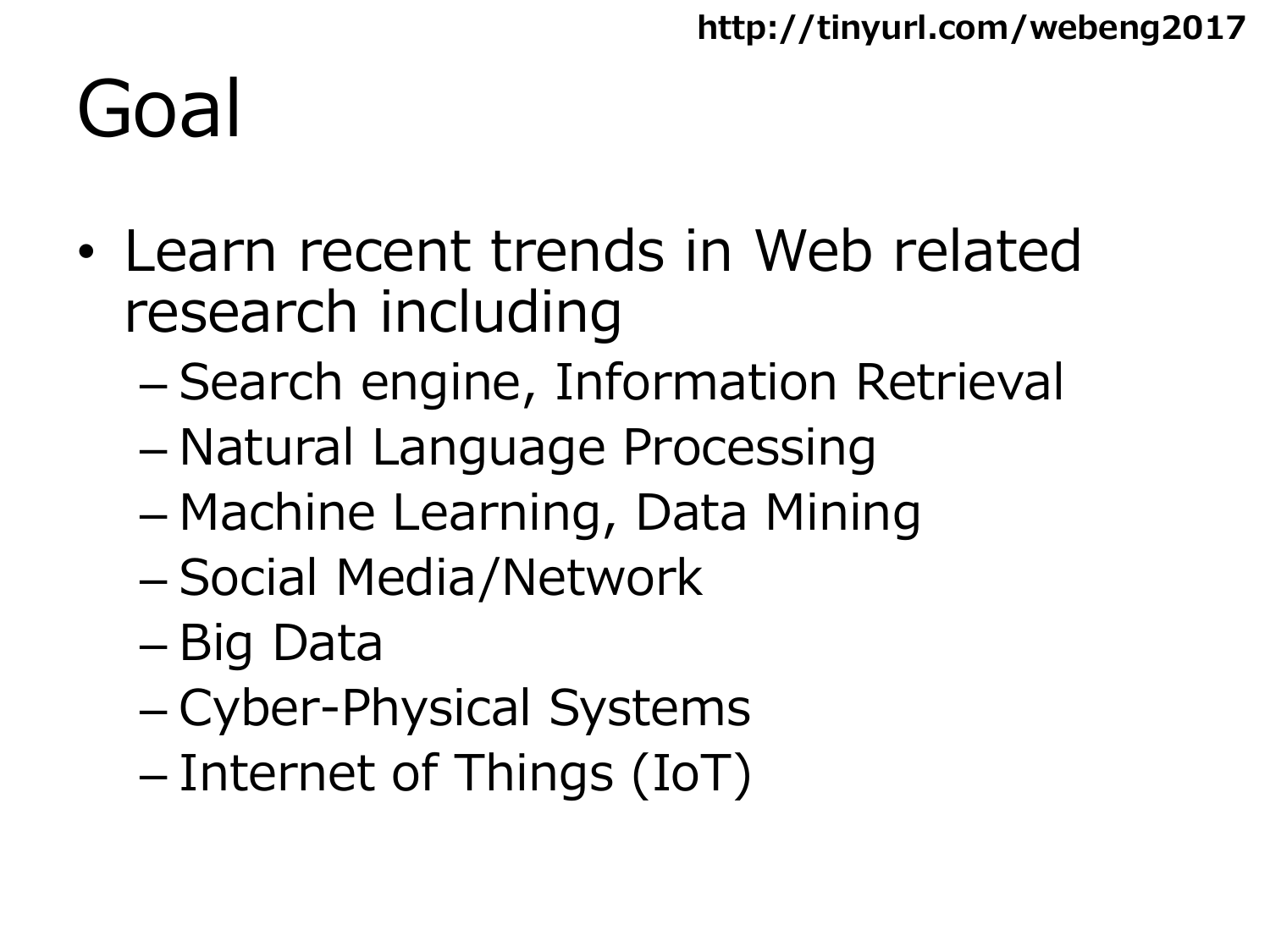## Format

- Seminar Style
- Three or four students present research papers (published on top conferences/journals) at each session
	- Presentation: 15 min.
	- Q&A: 10 min.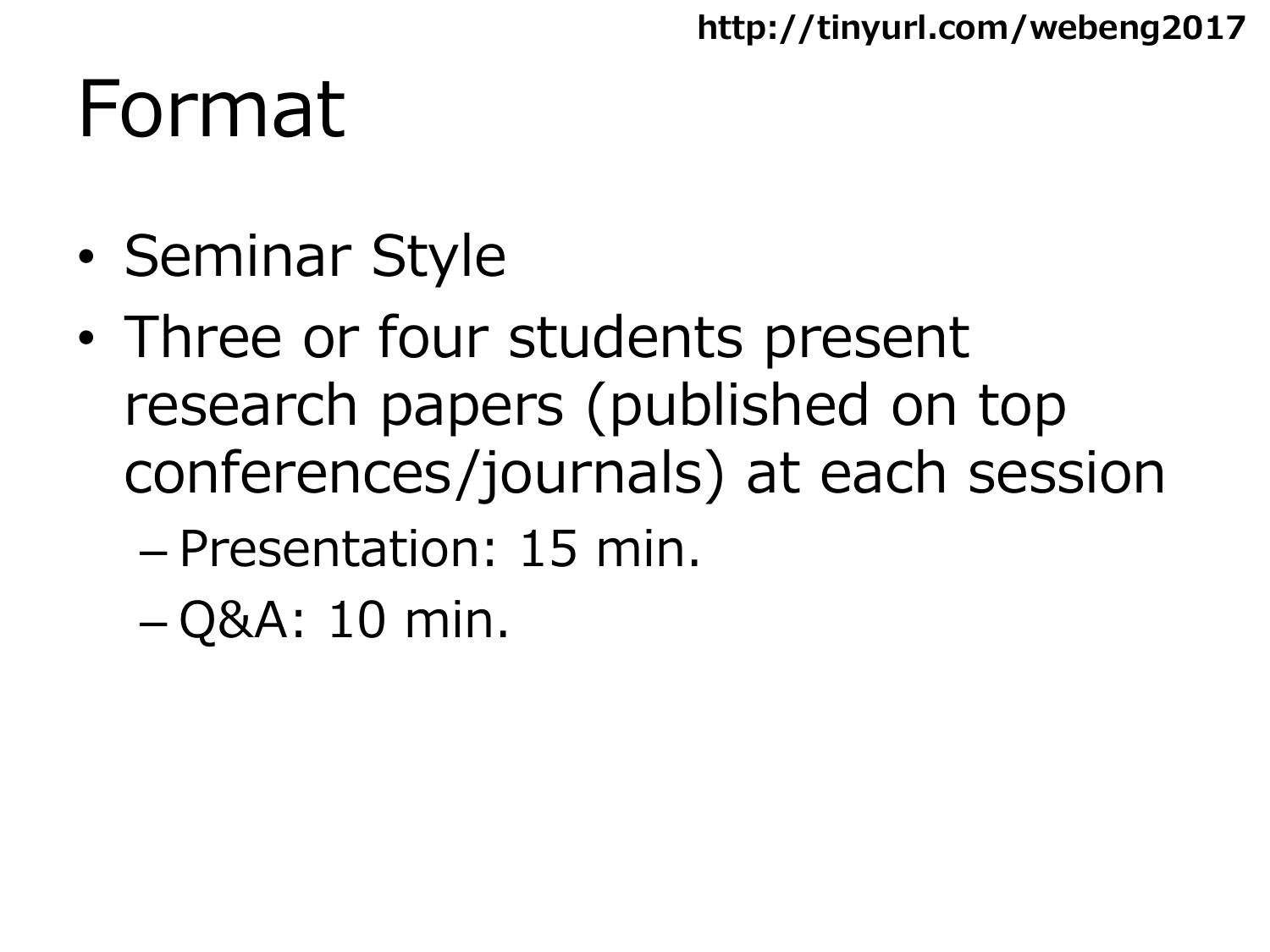# Organization of sessions

- First half (Session  $1 4$ )
	- Test of time award papers from WWW and KDD
- Second half (Session 5 11)
	- Recent research papers
		- WWW, WSDM
		- SIGMOD, VLDB, ICDE
		- SIGIR
		- KDD, ICDM
		- AAAI, ICWSM
		- ACL, EMNLP
		- Etc.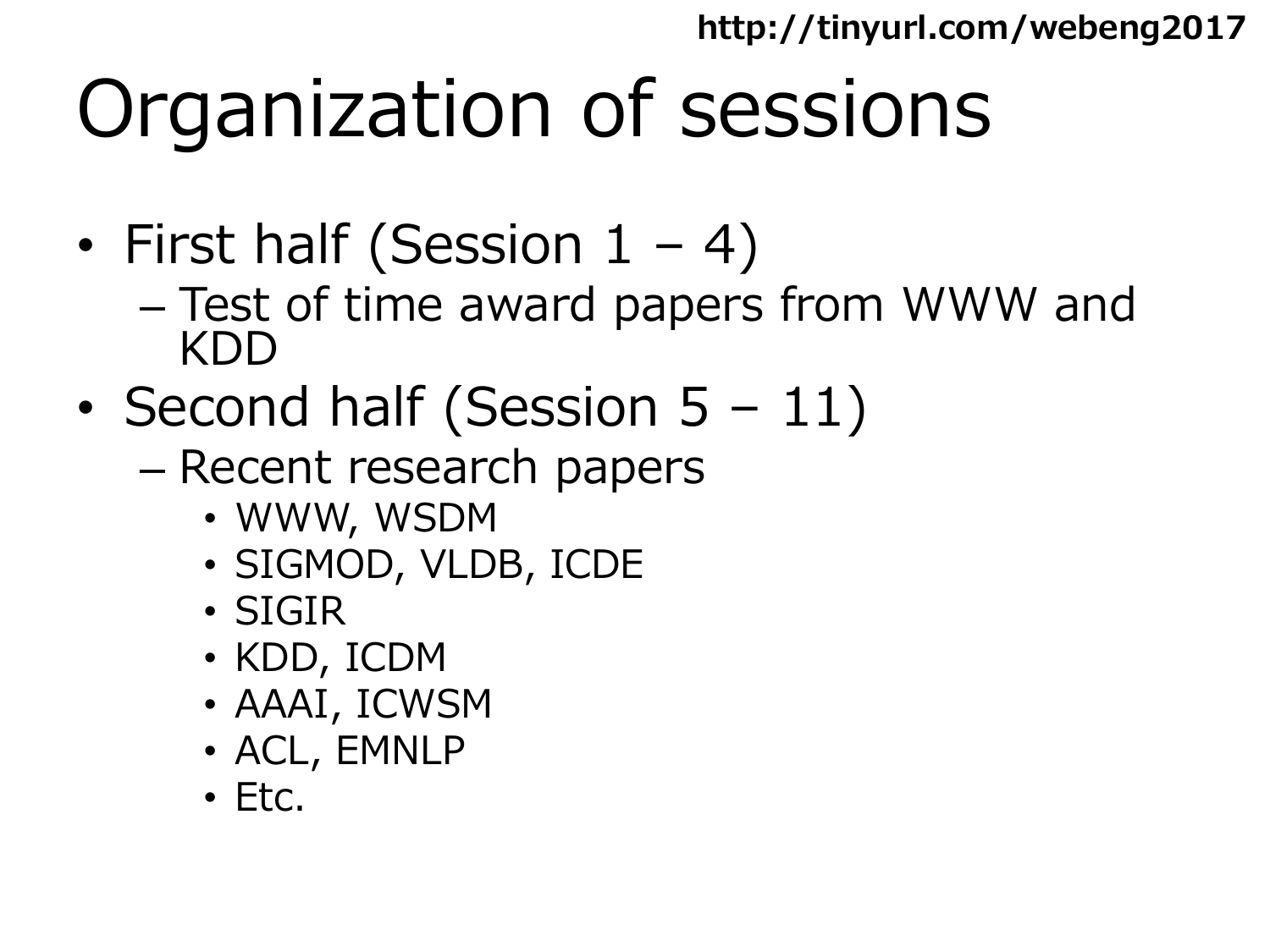# Test of Time Award Papers

- If you want to present in the first half sessions, you need to choose a test of time award paper in WWW, KDD, SIGIR
	- WWW Seoul Test of Time Awards <http://www.iw3c2.org/updates/>
	- KDD Test of Time Awards [http://www.kdd.org/awards/kdd-test-of](http://www.kdd.org/awards/kdd-test-of-time-award)time-award
	- SIGIR Test of Time Awards <http://sigir.org/awards/test-of-time-awards/>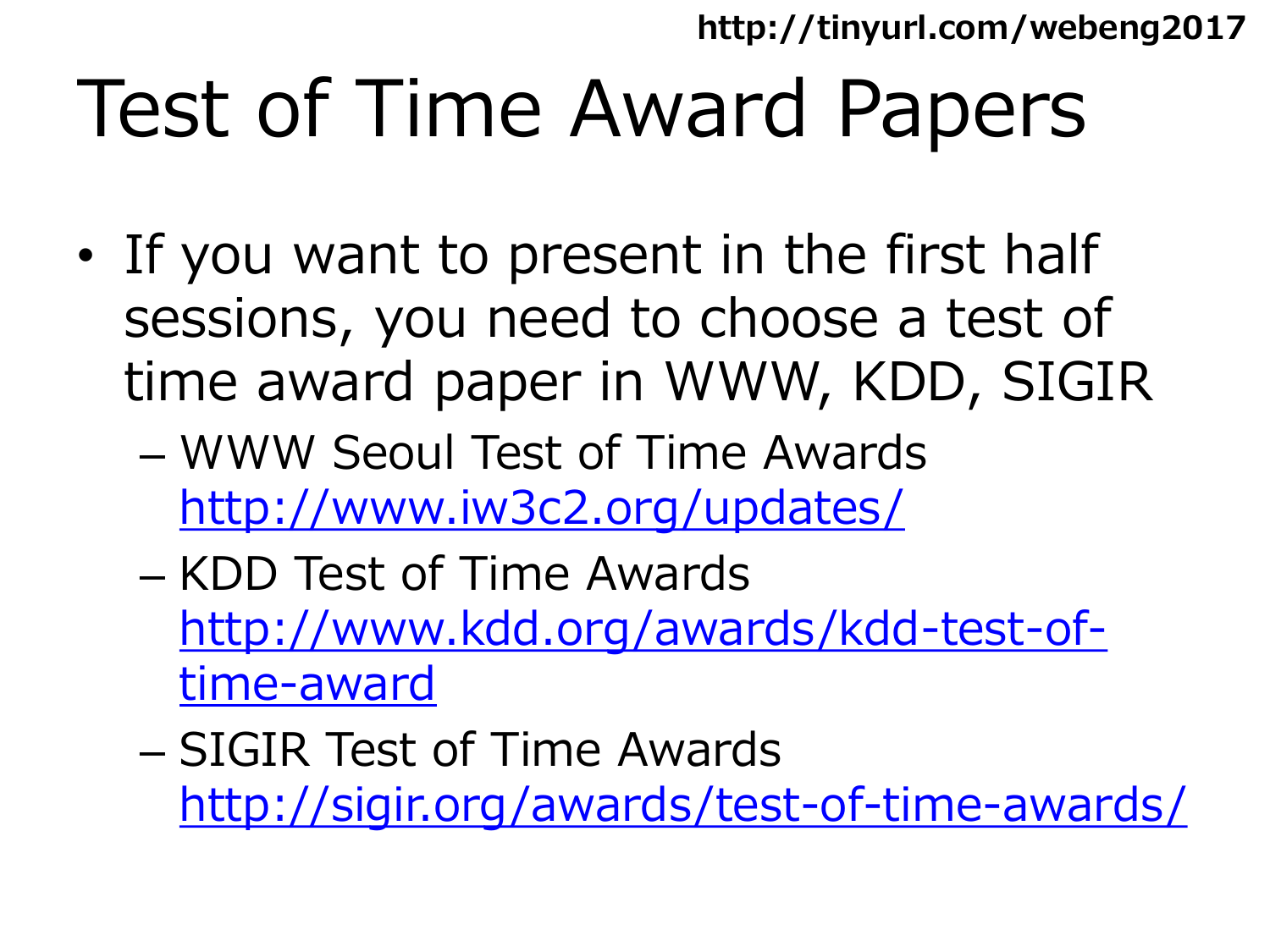## Recent research papers

- If you want to present in the last half sessions, you need to choose:
	- Choose full research papers (8 pages or more) in top conferences/journals published in recent 3 years (2014 – 2017)
	- Do not choose arXiv.org papers
	- Topics of the papers should be related to Web.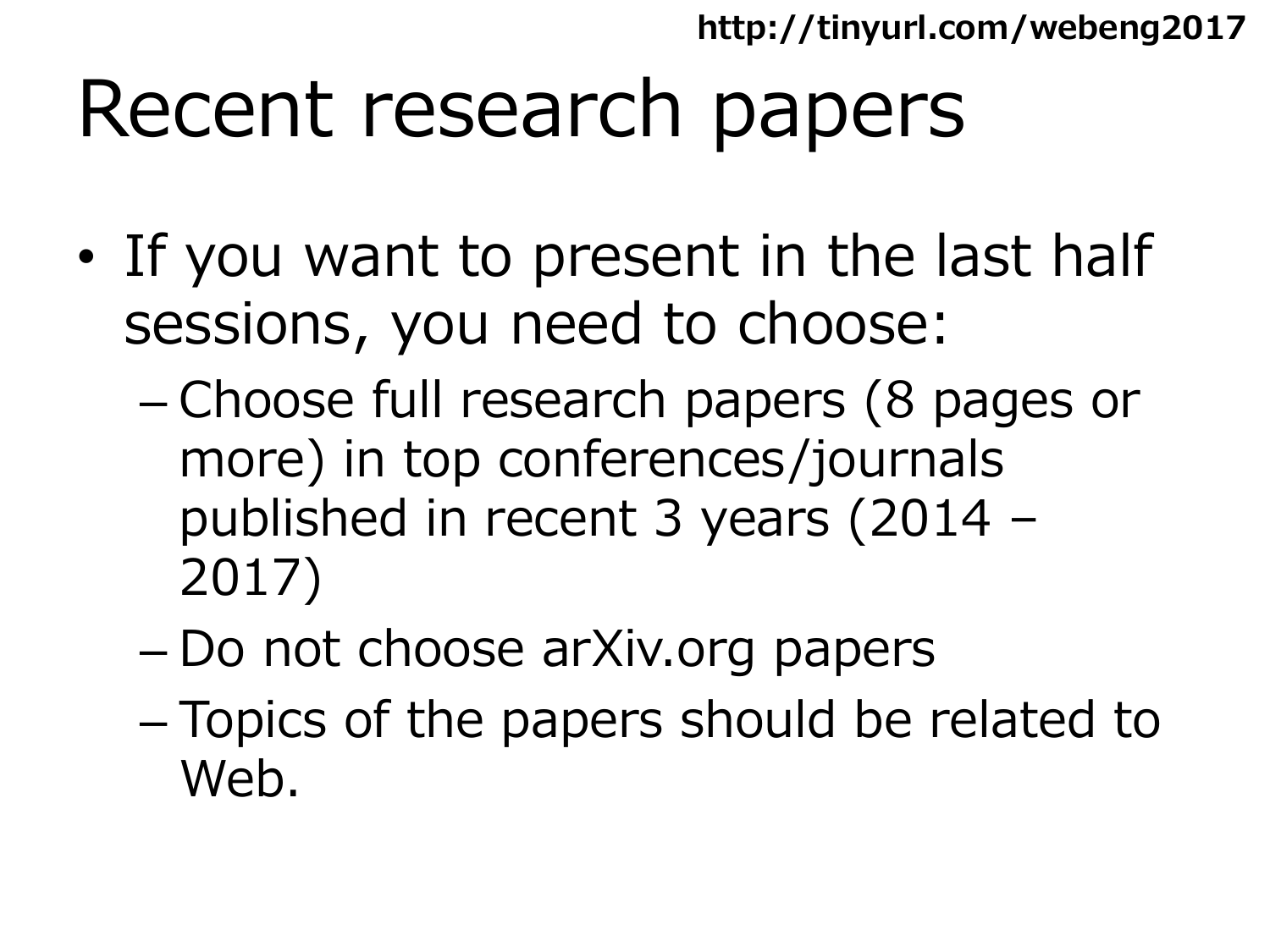# **http://tinyurl.com/webeng2017** Schedule

| <b>Date</b> |            | <b>Session</b>                       |
|-------------|------------|--------------------------------------|
| 9/25        | Mon        | Cancel                               |
| 10/2        | Mon        | Guidance (Submission deadline 10/6)  |
| 10/9        | Mon        | <b>Holiday</b>                       |
| 10/16       | Mon        | Session 1: Test of time award papers |
| 10/23       | Mon        | Session 2: Test of time award papers |
| 10/30       | Mon        | Session 3: Test of time award papers |
| 11/6        | Mon        | Session 4: Test of time award papers |
| 11/13       | <b>Mon</b> | Session 5: Recent papers             |
| 11/20       | <b>Mon</b> | Session 6: Recent papers             |
| 12/27       | Mon        | Session 7: Recent papers             |
| 12/4        | Mon        | Session 8: Recent papers             |
| 12/11       | Mon        | Cancel                               |
| 12/18       | Mon        | Session 9: Recent papers             |
| 12/25       | Mon        | Holiday                              |
| 1/8         | Mon        | Session 10: Recent papers            |
| 1/15        | Mon        | Session 11: Recent papers            |
| 1/22        | Mon        | <b>Backup</b>                        |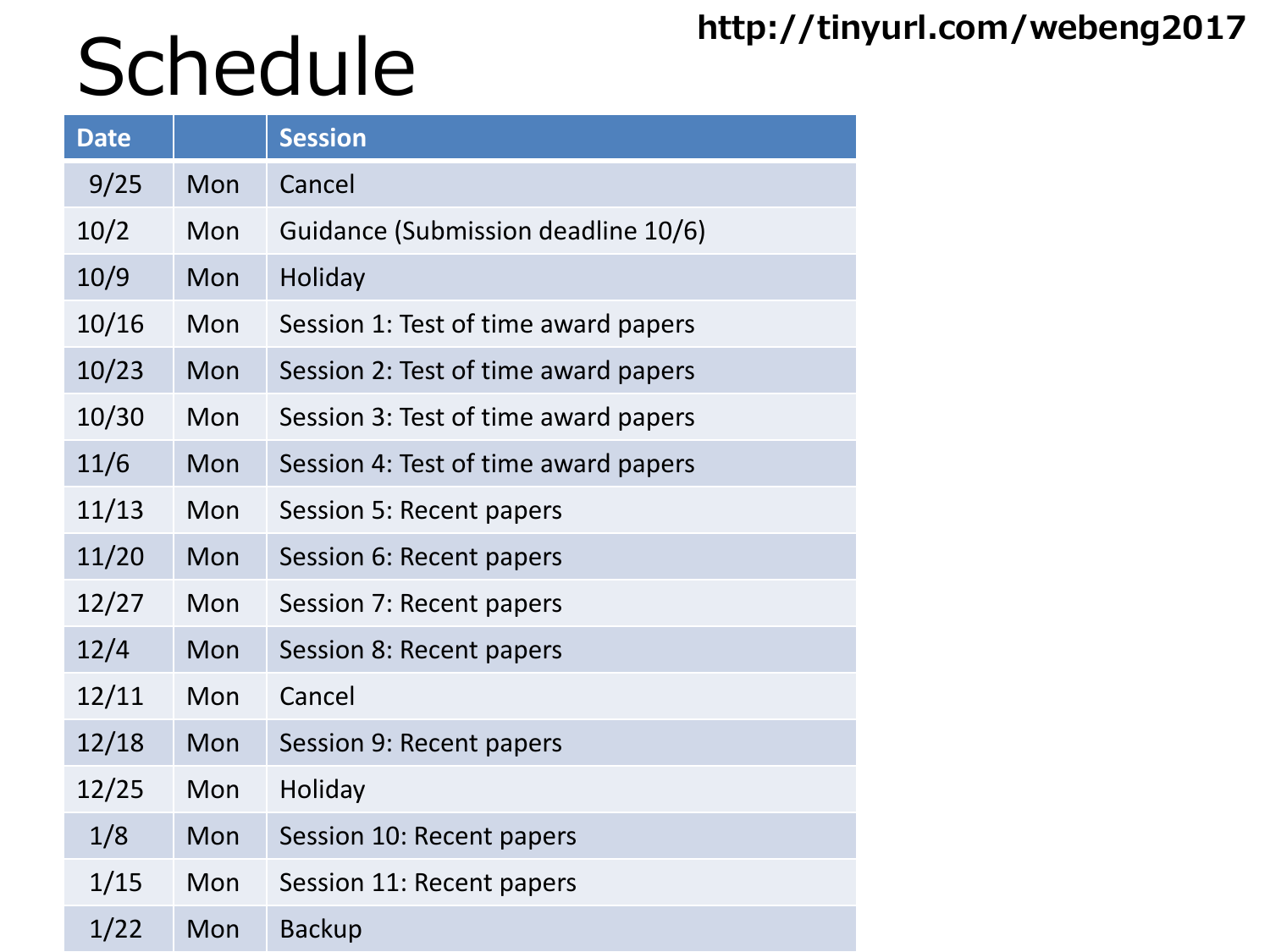# Assignment

- We decide presenters for the first sessions, ASAP
	- If you want to present in session 1, inform me ASAP
- All students should e-mail following info. **by 6 Oct**.
	- Student ID Number, Name, e-mail for slack
	- 3 candidate dates, and
	- 3 papers you want to present
- Assignment & Schedule will be released **on 9 Oct**.
- Note:
	- Students who select earlier day have more chance to present a preferred paper
	- Let me know, if you change the paper to present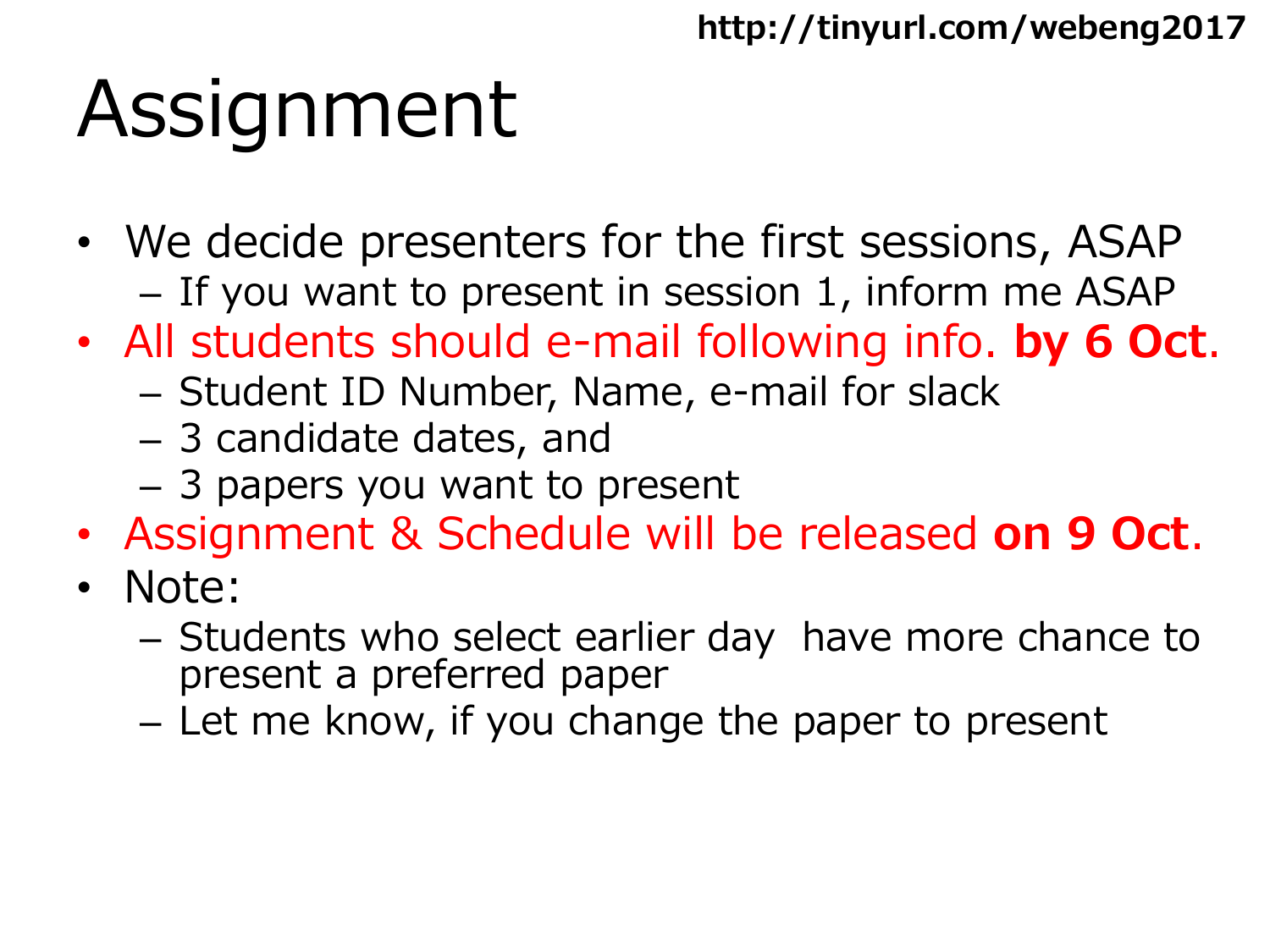# **Credits**

- Point system:
	- **100** points (優)
	- **80** points (良)
	- **60** points (可)
	- Less than 60 points (不可)
- Scores:
	- Presentation: **50** pts.
	- Good question/comment: **10** pts./session
	- Attendance: **0** pts.